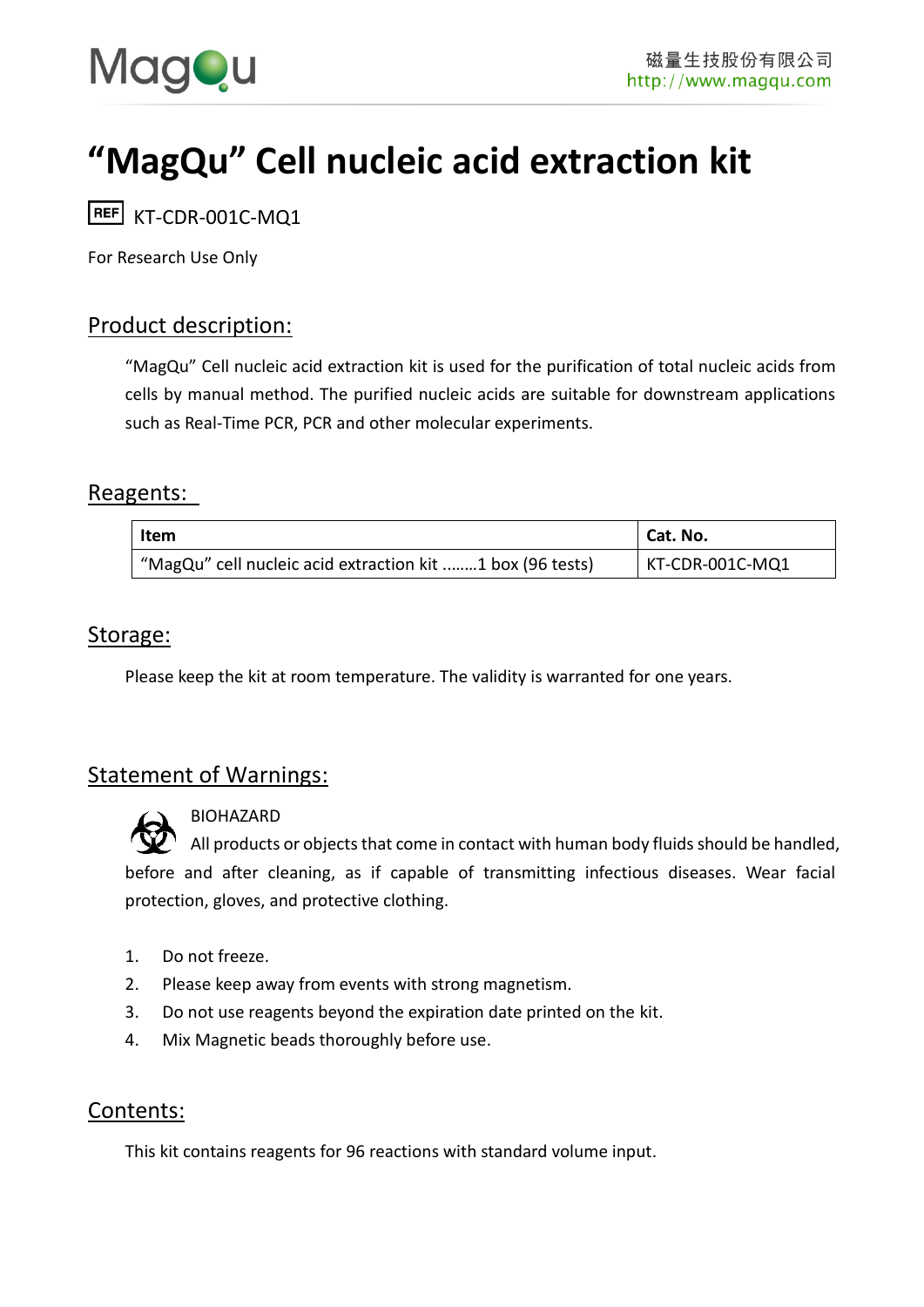

| <b>Item</b>                    | Volume (ml) | <b>Storage</b>   |
|--------------------------------|-------------|------------------|
| Lysis buffer                   | 40          | Room temperature |
| <b>Binding buffer</b>          | 35          | Room temperature |
| Magnetic beads                 | 1           | Room temperature |
| Wash buffer 1<br>(Add ethanol) | 18<br>(42)  | Room temperature |
| Wash buffer 2<br>(Add ethanol) | 18<br>(72)  | Room temperature |
| Elution buffer                 | 10          | Room temperature |

Preparation of buffers for use:

- 1. Add 42 ml ethanol to Wash Buffer 1 and mix well. Check the box on the bottle and cap.
- 2. Add 72 ml ethanol to Wash Buffer 2 and mix well. Check the box on the bottle and cap.
- 3. Mix Magnetic beads thoroughly before use.

### Required materials not supplied:

| Procedure                | <b>Item</b>                                                                                                                           |
|--------------------------|---------------------------------------------------------------------------------------------------------------------------------------|
| Manual operation         | Orbital shaker<br>Hot plate<br>Magnetic pins / rods / stand (MDF-08)<br>Nuclease-Free water<br>Eppendorf<br>Pipetman & Tip<br>Ethanol |
| <b>Automated Machine</b> | Automatic magnetic separation system<br>96 deep well plate<br>Pipetman & Tip                                                          |

# Manual nucleic acid purification protocol:

- 1. Add 400 μl of Lysis Buffer into the eppendorf.
- 2. Lysis step: Transfer 200 μl PBS (cells) into eppendorf. Incubate and shake at room temperature for 10 mins.
- 3. Binding step: Add 350 μl binding buffer and 10 μl of Magnetic Beads into the eppendorf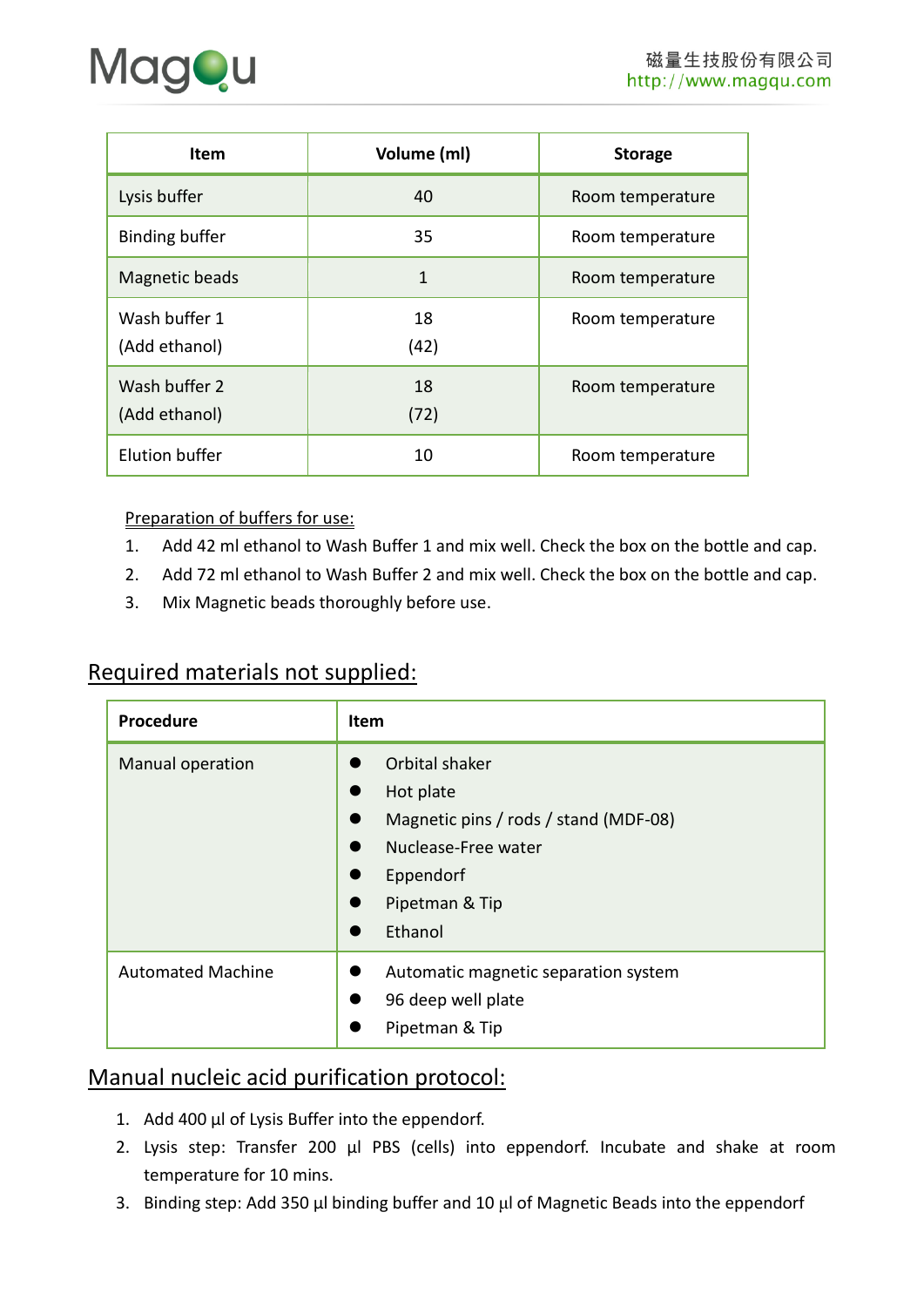

and shake on shaker for 10 mins.

- 4. Use magnetic pins / rods / stand to capture the Magnetic Beads for 2 mins, then discard the supernatant.
- 5. Wash step1: Add 600 μl wash buffer 1 into the eppendorf. Shake on shaker for 1 min.
- 6. Use magnetic pins / rods / stand to capture the Magnetic Beads for 1 min, then discard the supernatant.
- 7. Wash step2: Add 450 μl wash buffer 2 into the eppendorf. Shake on shaker for 1 min.
- 8. Use magnetic pins / rods / stand to capture the Magnetic Beads for 1 min, then discard the supernatant.
- 9. Wash step 3: Add 450 μl wash buffer 2 into the eppendorf. Shake on shaker for 1 min.
- 10. Use magnetic pins / rods / stand to capture the Magnetic Beads for 1 min, then discard the supernatant.
- 11. Dry out the magnetic beads for 10 mins, and preheat the elution buffer to 56°C.
- 12. Elution step: Add 100-400 μl Elution buffer into the eppendorf, mix 5 mins.
- 13. Use magnetic pins / rods / stand to capture the magnetic beads at least for 5 mins.
- 14. Transfer the elute from eppendorf to a new eppendorf for final storage (-20 or -80°C).



### Results:

Total RNA extraction from cultured cell on 6-well plate